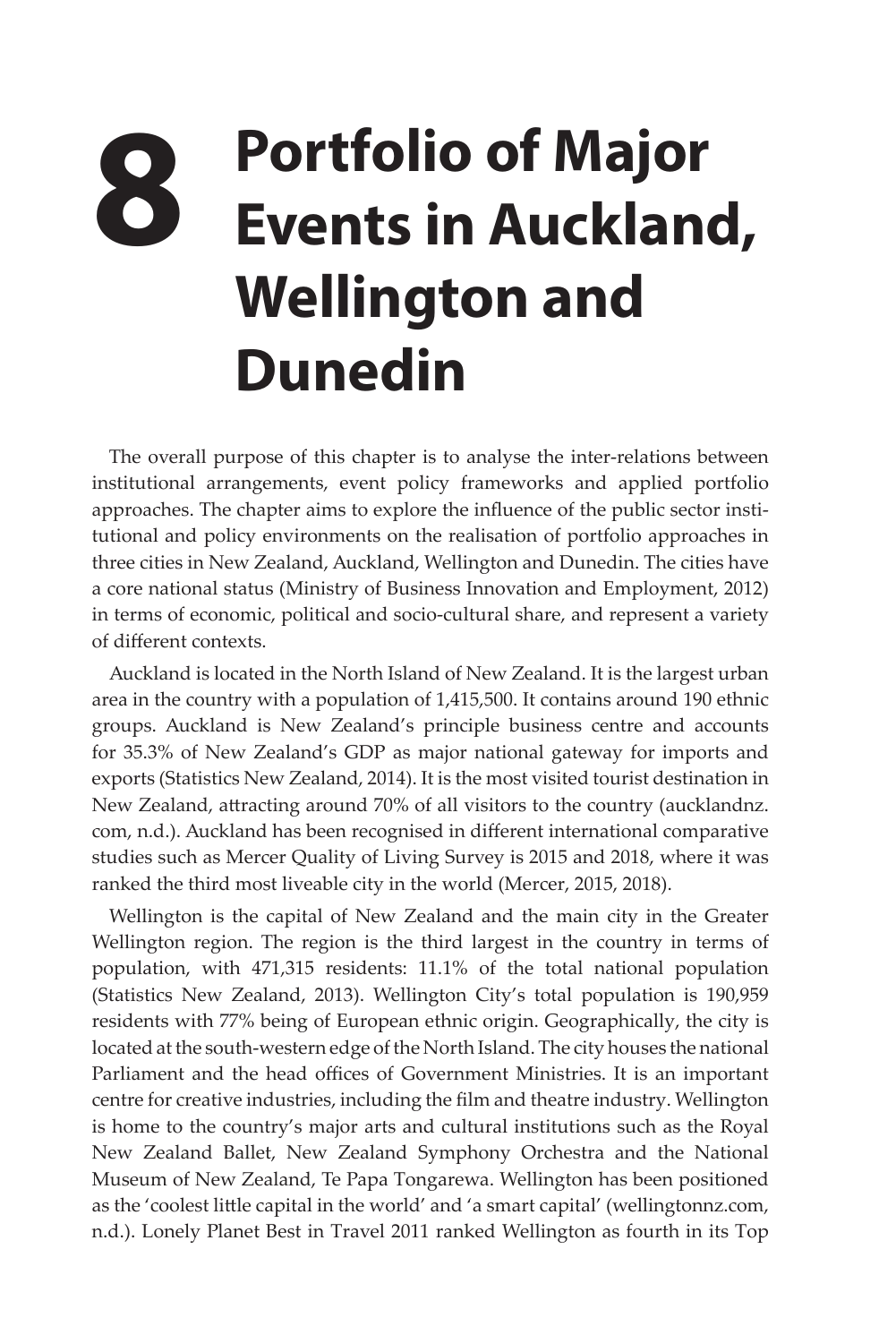10 Cities to Visit in 2011 (Lonely Planet, 2011). In 2014, Wellington was named the 12th city of the best quality of living in the world by Mercer (Mercer, 2014).

Dunedin is the second largest city in the South Island of New Zealand. It is located on the central western coast of the Otago region. The population of 120,249 residents ranks it fifth in size out of the 67 districts in the country. This represents 2.8% of New Zealand's total population, and 83% of residents belong to the European ethnic group. The city's primary industry is tertiary education, housing the University of Otago and Otago Polytechnic, and students represent 21% of the city's population. It is the oldest New Zealand city with a rich Scottish legacy. Dunedin is also a UNESCO creative city of literature and the 'heritage capital' of New Zealand.

The analysis of the data, collected for this chapter in 2015-2016, including interviews with the industry experts and relevant public documents, has revealed an **1: Basic Concepts and Definitions 105** interplay of the four elements which explain the relationship between local institutional contexts and applied portfolio approaches (see Figure 8.1).





The first element, 'Strategic vision' examines the rationale for designing portfolios of major events in Auckland, Wellington and Dunedin. It describes the desire of city event planners to use major events as a tool to enhance and promote the expected desirable city profiles and their competitive points of differences. The second element, 'Institutional structures and networks', describes the current relationships in the public sector. The third element, 'Event policy frameworks', outlines the public policy aspects of major events programming in the cities. The fourth element, 'Applied portfolio approaches', describes the relatively different strategic initiatives in the cities, which incorporate diverse financial, planning and managerial aspects of event portfolio development.